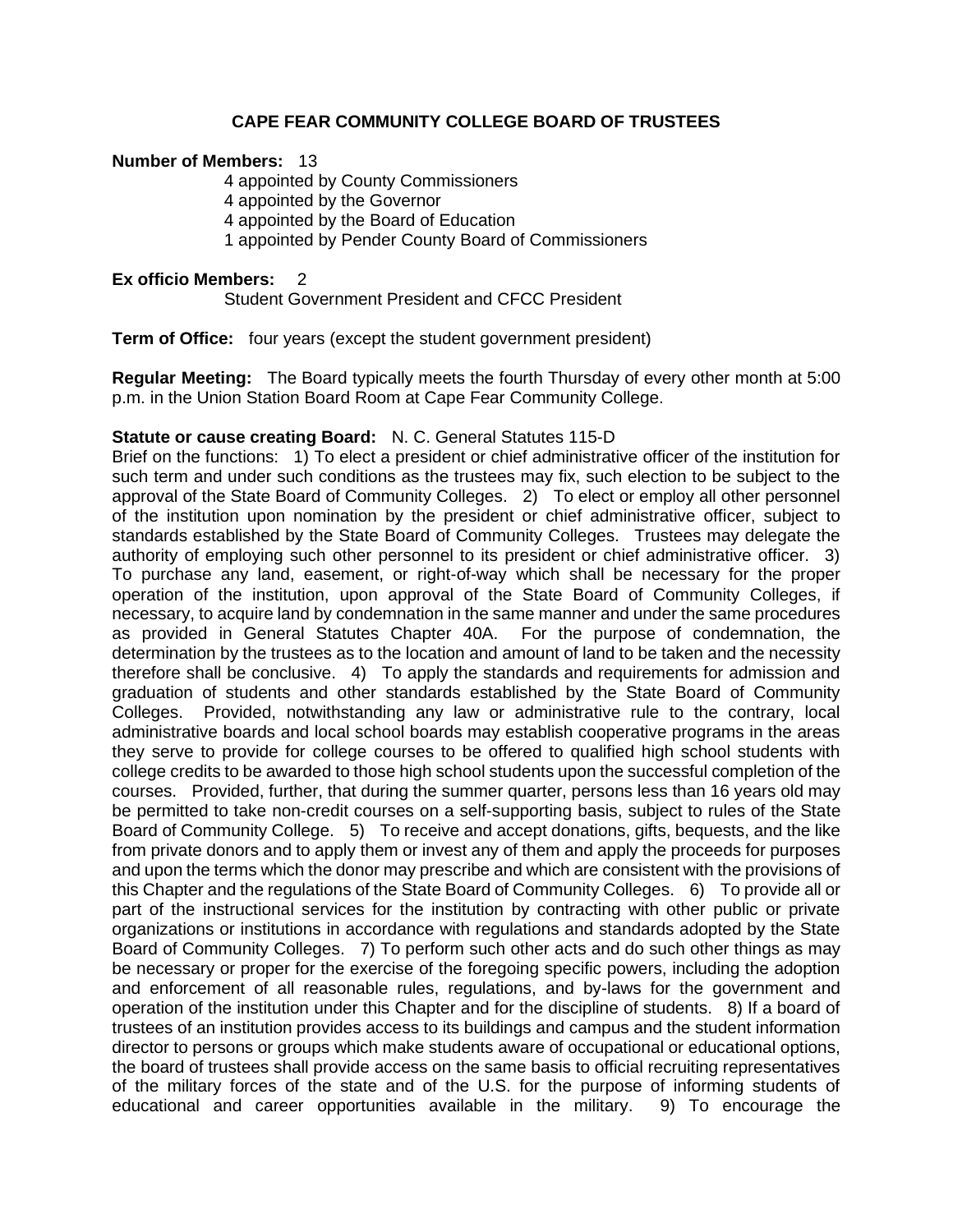# **CAPE FEAR COMMUNITY COLLEGE BOARD OF TRUSTEES (CONTINUED)**

establishment of private, nonprofit corporations to support the institution. The president, with approval of the board of trustees, may assign employees to assist with the establishment and operation of such corporation is to support the institution. The board of directors of each private, nonprofit corporation shall secure and pay for the service of the State Auditor's Office or employ a certified public accountant to conduct an annual audit of the financial accounts of the corporation. The board of directors shall transmit to the board of trustees a copy of the annual financial audit report of the private nonprofit corporation. 10) To enter into guaranteed energy savings contracts pursuant to Part 2 of Article 3B of Chapter 143 of the General Statutes.

| <b>CURRENT MEMBERS</b>                                                                                                                                           | <b>TERM OF OFFICE</b>             |                    |
|------------------------------------------------------------------------------------------------------------------------------------------------------------------|-----------------------------------|--------------------|
|                                                                                                                                                                  | <b>APPOINTMENT</b>                | <b>EXPIRATION</b>  |
| William S. Cherry, Chair<br>6308 S. Bradley Overlook Dr.<br>Wilmington, NC 28403<br>910-619-6939 (C)                                                             | Unexpired 7/9/18<br>First 6/17/19 | 6/30/19<br>6/30/23 |
| Jimmy R. Hopkins<br>622 South 2 <sup>nd</sup> Street #4<br>Wilmington, NC 28401<br>910-431-4887 (C) 910-256-4503 (W)                                             | First 6/20/16<br>Second 6/15/20   | 6/30/20<br>6/30/24 |
| Lanny Wilson<br>1442 Quadrant Circle<br>Wilmington, NC 28405<br>910-256-8015 (H) 910-520-4031 (C)                                                                | First 6/20/22                     | 6/30/26            |
| <b>County Commissioner:</b><br><b>Commissioner Bill Rivenbark</b><br>230 Government Center Drive, Suite 175<br>Wilmington, NC 28403<br>910-798-7149 (NHC Office) | Appointed: 1/19/2021              | 6/30/25            |
| <b>Governor Appointees:</b>                                                                                                                                      |                                   |                    |
| Commissioner Jonathan Barfield, Jr.<br>230 Government Center Drive, Suite 175<br>Wilmington, NC 28403<br>910-798-7149 (NHC Office)                               | <b>First 7/17</b><br>Second 7/21  | 6/30/21<br>6/30/25 |
| <b>Delores Rhodes</b><br>1005 Deepwood Place<br>Wilmington, NC 28405<br>910-352-3229 (C)                                                                         | <b>First 7/21</b>                 | 6/30/24            |
| <b>Bruce Moskowitz</b><br>4020 Oleander Dr.<br>Wilmington, NC 28403<br>910-262-8017 (H)                                                                          | <b>First 7/18</b><br>Second 7/22  | 6/30/22<br>6/30/26 |